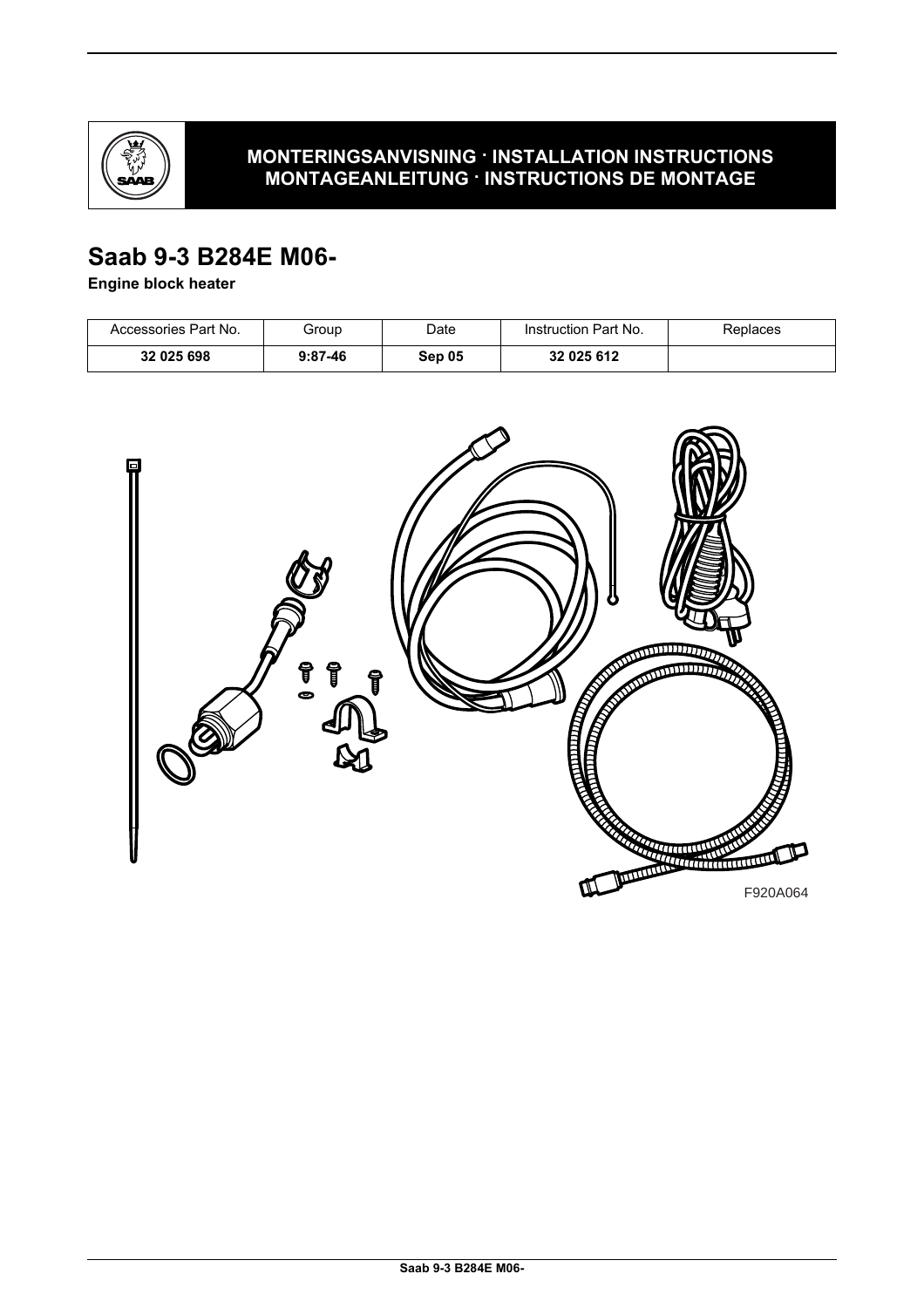

- 1 Heating element
- 2 Washer
- 3 Extension cable
- 4 Connector plug and supply connector cable
- 5 Supply connector cable, extension piece
- 6 Holder
- 7 Screw (x2)
- 8 Locking clip
- 9 Cable tie (x9)
- 10 Screw
- 11 Serrated washer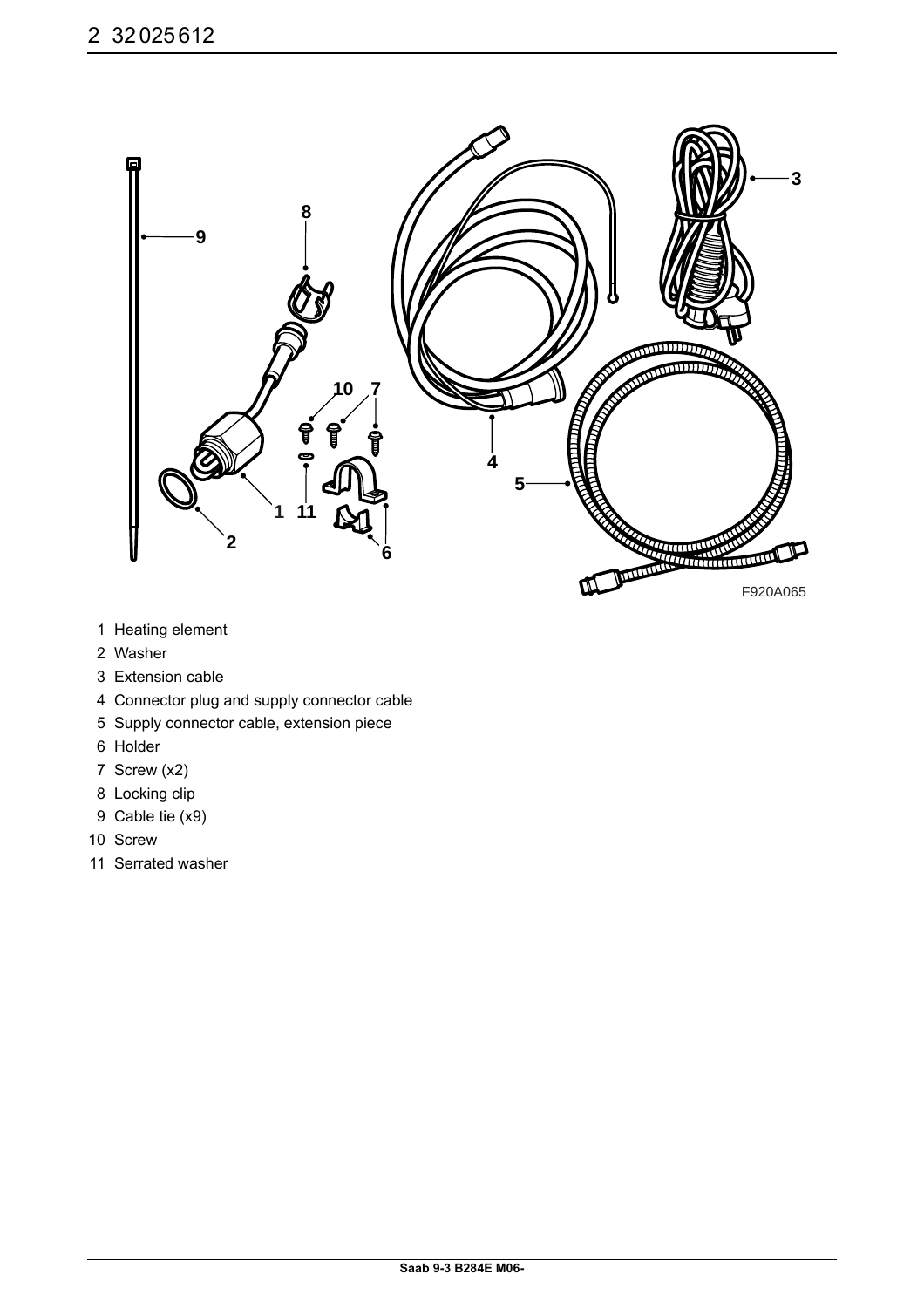



F920A066

- 1 Raise the car.
- 2 Remove the spoiler shield, unplug the bumper connector and remove it from the holder on the spoiler shield.
- 3 Place a collection container under the radiator, connect a hose to the radiator and drain the coolant.
- 4 Lower the car.
- 5 Remove the expansion tank cap.
- 6 Remove the battery cover.
- 7 Disconnect the negative battery cable.
- 8 Guide one end of the extension cable down between the turbocharger and the front of the battery.
- 9 Route the extension cable between the battery and the turbocharger. Guide the other end of the extension cable backwards and push it down by the brake pipes and further down on the rear side of the gearbox.
- 10 Raise the car.
- 11 Turn off the radiator cock.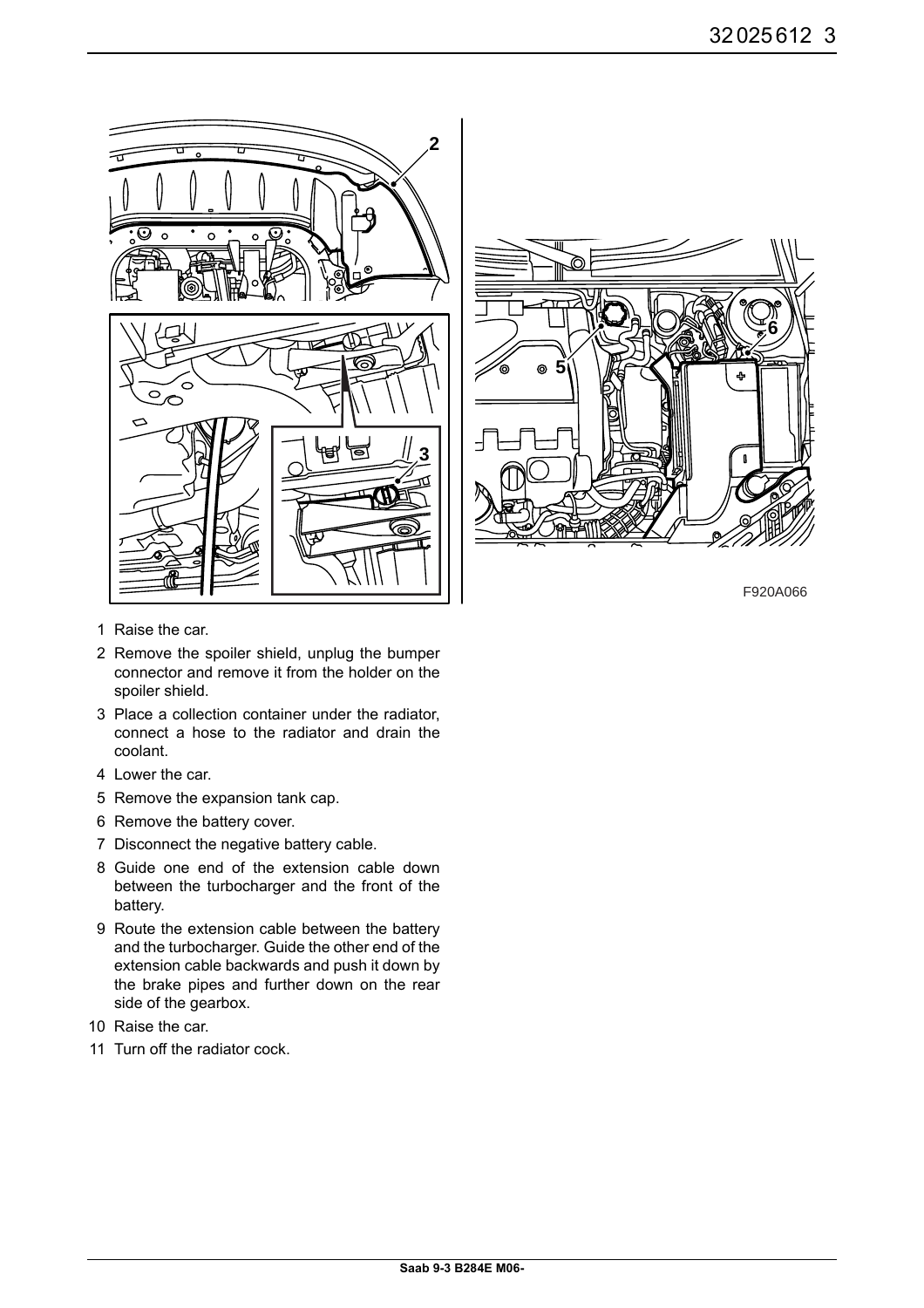

- 12 Remove the plug from the engine block.
- 13 Fit the heating element with the washer.
- 14 Tighten the heating element, use special tool, part no. 8996480.

#### **Tightening torque 100 Nm (74 lbf ft)**

- 15 Connect the extension cable to the heating element.
- 16 Fit the locking clip.
- 17 Secure the extension cable with cable ties into the steering gear.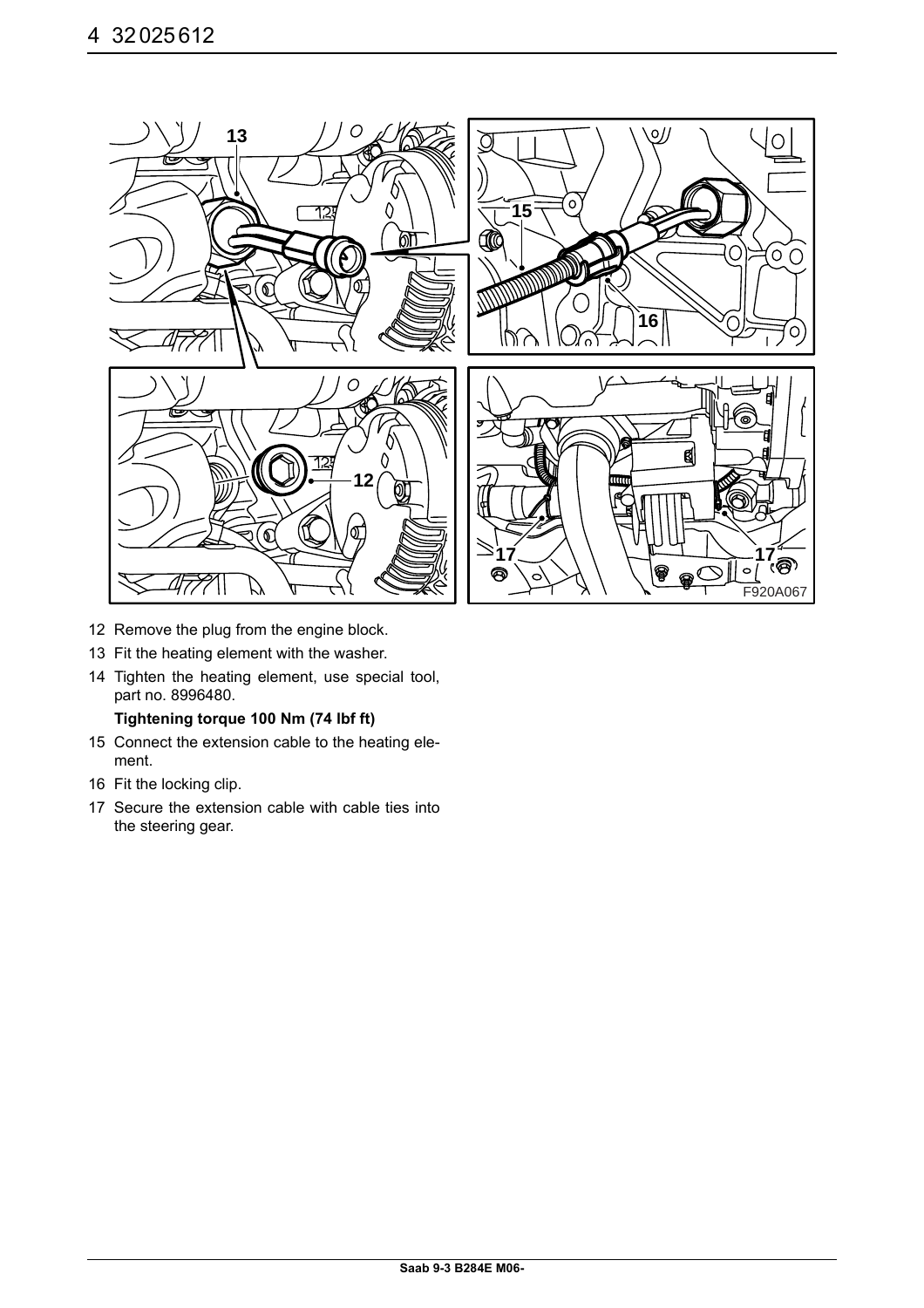

- 18 Lower the car to a suitable working height and run the supply connector cable through the bottom grille, between the pipes and between the radiator assembly and its left-hand bracket.
- 19 Mark out where the connecting plug holder is to be located, the arrow on the holder must be pointing forward, by placing the holder underneath the bumper with its front edge in line with the line in the bumper shell and in the centre of the opening. Make a hole with an awl.
- 20 Place the connector plug in the holder. The cover should open upward. Mount the holder on the bumper.
- 21 Detach the connector located on the structural member. Using a 3.5 mm bit, drill a hole in the structural member for the ground cable.

### **Important**

Drill the hole immediately next to the square hole.

22 Scrape away the paint to make a good ground connection and secure the ground cable using the screw and serrated washer (the serrated washer should be placed between the ground cable terminal and the body). Apply thin anticorrosion protection.



- 23 Attach the connector located on the structural member.
- 24 Connect the supply connector cable to the extension cable.
- 25 Lower the car.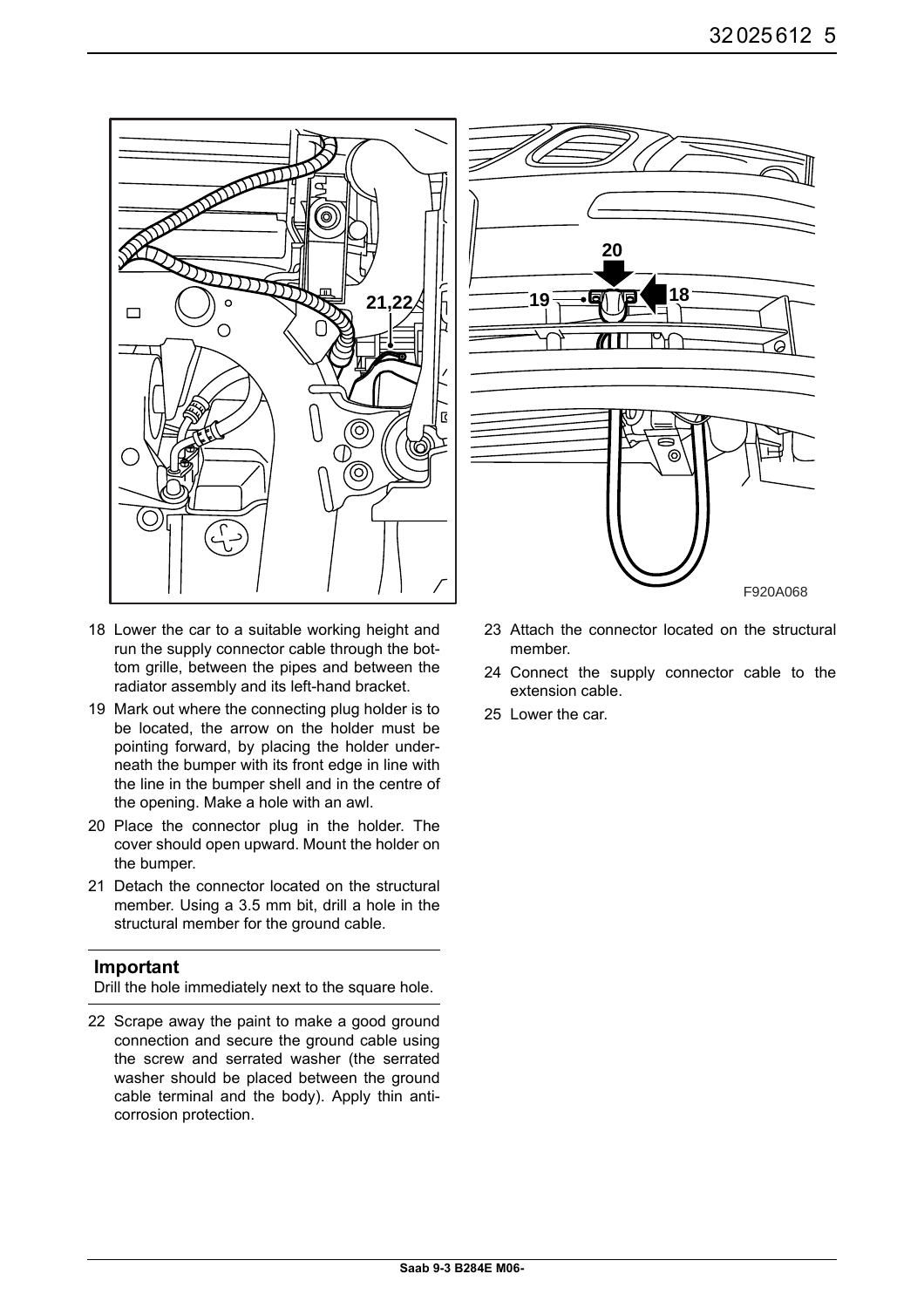

- 26 Connect the negative battery cable.
- 27 Fit the battery cover.
- 28 Secure the extension cable with cable ties in the battery cover and brake pipe.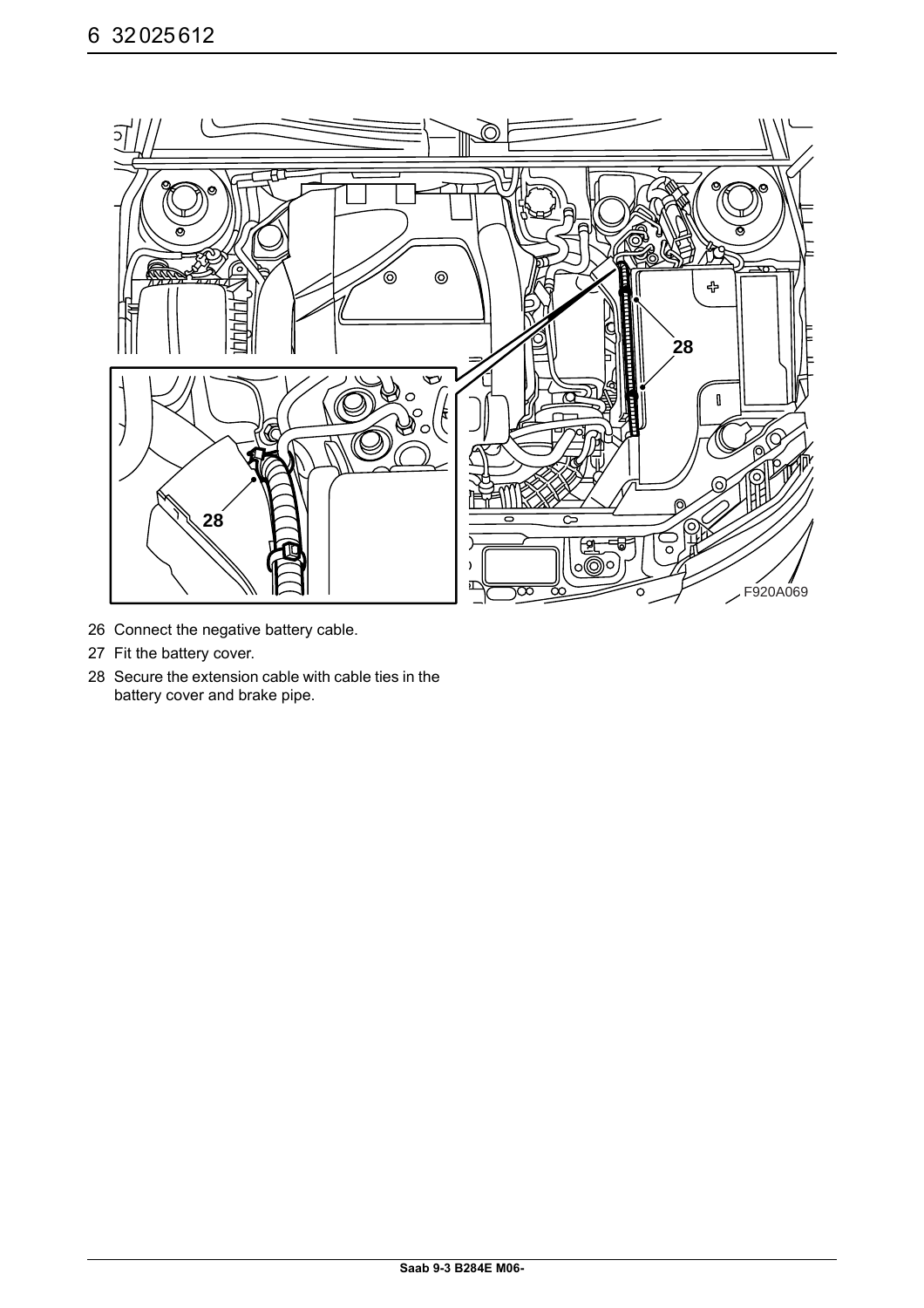



- 29 Fill with coolant and fit the cap on the expansion tank. Check the system for leaks.
- 30 Bleed the cooling system in the following way:

### **Note**

The A/C or ACC should be turned OFF.

Fill the coolant system to the MAX level. Close the expansion tank cap. Start the engine and run at varying engine speeds until the radiator fan cuts in. Carefully open the expansion tank cap and top up to the MAX level. Close the cap. Switch off the engine and if necessary top the coolant up to the MAX level.

- 31 Raise the car.
- 32 Place any excess supply connector cable between the charge air hose and the plastic shield. Secure with a cable tie.
- 33 Lift up the spoiler shield, fit the bumper connector into the holder and plug in the connector. Fit the spoiler shield.
- 34 Lower the car.